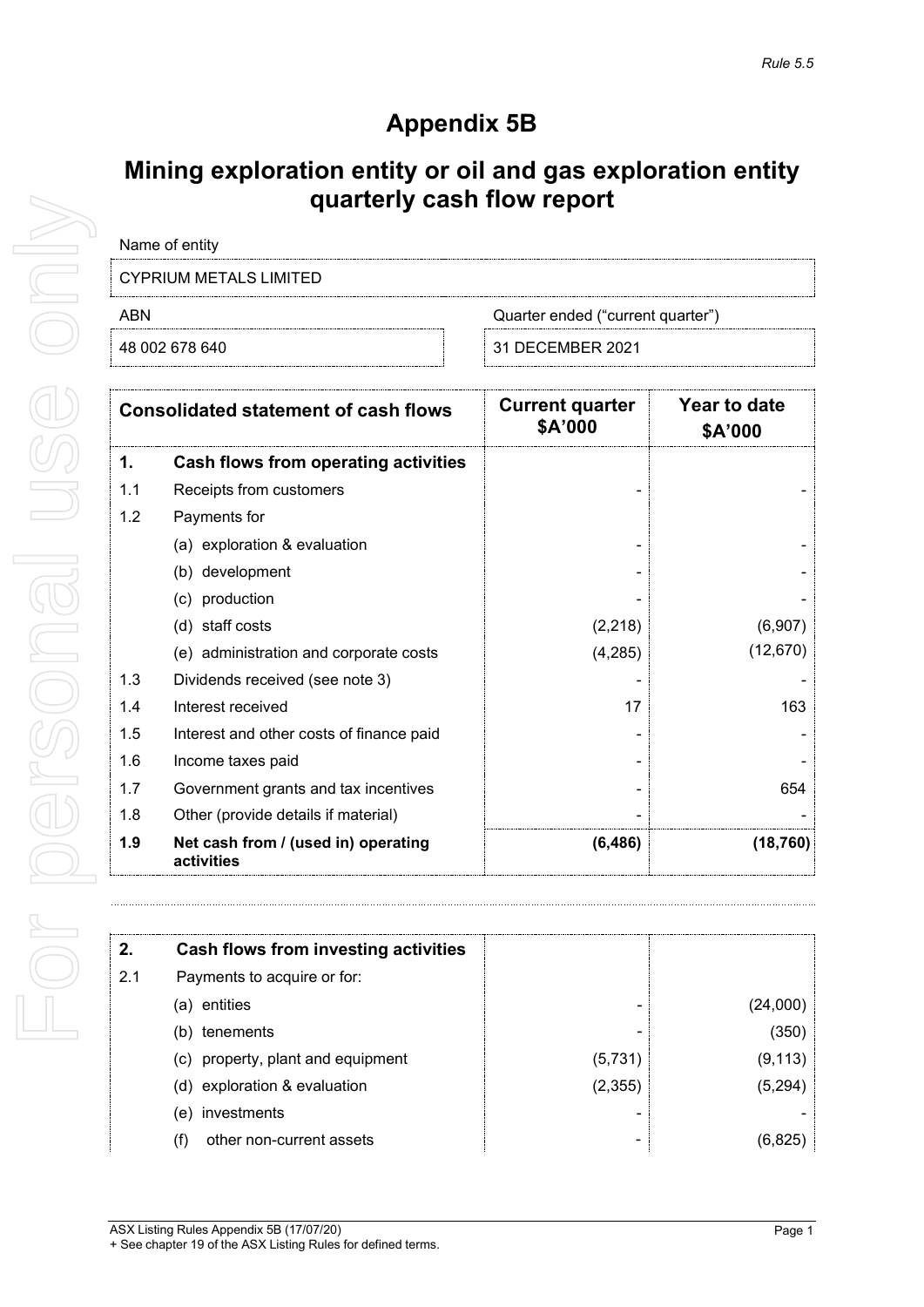| <b>Consolidated statement of cash flows</b> |                                                   | <b>Current quarter</b><br>\$A'000 | Year to date<br>\$A'000 |
|---------------------------------------------|---------------------------------------------------|-----------------------------------|-------------------------|
| 2.2                                         | Proceeds from the disposal of:                    |                                   |                         |
|                                             | (a) entities                                      |                                   |                         |
|                                             | (b) tenements                                     |                                   |                         |
|                                             | (c) property, plant and equipment                 |                                   |                         |
|                                             | (d) investments                                   |                                   |                         |
|                                             | (e) other non-current assets                      |                                   |                         |
| 2.3                                         | Cash flows from loans to other entities           |                                   |                         |
| 2.4                                         | Dividends received (see note 3)                   |                                   |                         |
| 2.5                                         | Other (provide details if material)               |                                   |                         |
| 2.6                                         | Net cash from / (used in) investing<br>activities | (8,086)                           | (45, 582)               |

| 3.   | <b>Cash flows from financing activities</b>                                                |         |
|------|--------------------------------------------------------------------------------------------|---------|
| 3.1  | Proceeds from issues of equity securities<br>(excluding convertible debt securities)       | 90,000  |
| 3.2  | Proceeds from issue of convertible debt<br>securities                                      |         |
| 3.3  | Proceeds from exercise of options                                                          |         |
| 3.4  | Transaction costs related to issues of equity<br>securities or convertible debt securities | (5,558) |
| 3.5  | Proceeds from borrowings                                                                   |         |
| 3.6  | Repayment of borrowings                                                                    |         |
| 3.7  | Transaction costs related to loans and<br>borrowings                                       |         |
| 3.8  | Dividends paid                                                                             |         |
| 3.9  | Other (provide details if material)                                                        |         |
| 3.10 | Net cash from / (used in) financing<br>activities                                          | 84.442  |

|     | Net increase / (decrease) in cash and<br>cash equivalents for the period | (14, 572) | 20.100   |
|-----|--------------------------------------------------------------------------|-----------|----------|
| 4.1 | Cash and cash equivalents at beginning of<br>period                      | 40.046    | 5.374    |
| 4.2 | Net cash from / (used in) operating<br>activities (item 1.9 above)       | (6, 486)  | (18,760) |
| 4.3 | Net cash from / (used in) investing activities<br>(item 2.6 above)       | (8,086)   | (45,582) |
| 4.4 | Net cash from / (used in) financing activities<br>(item 3.10 above)      |           | 84.442   |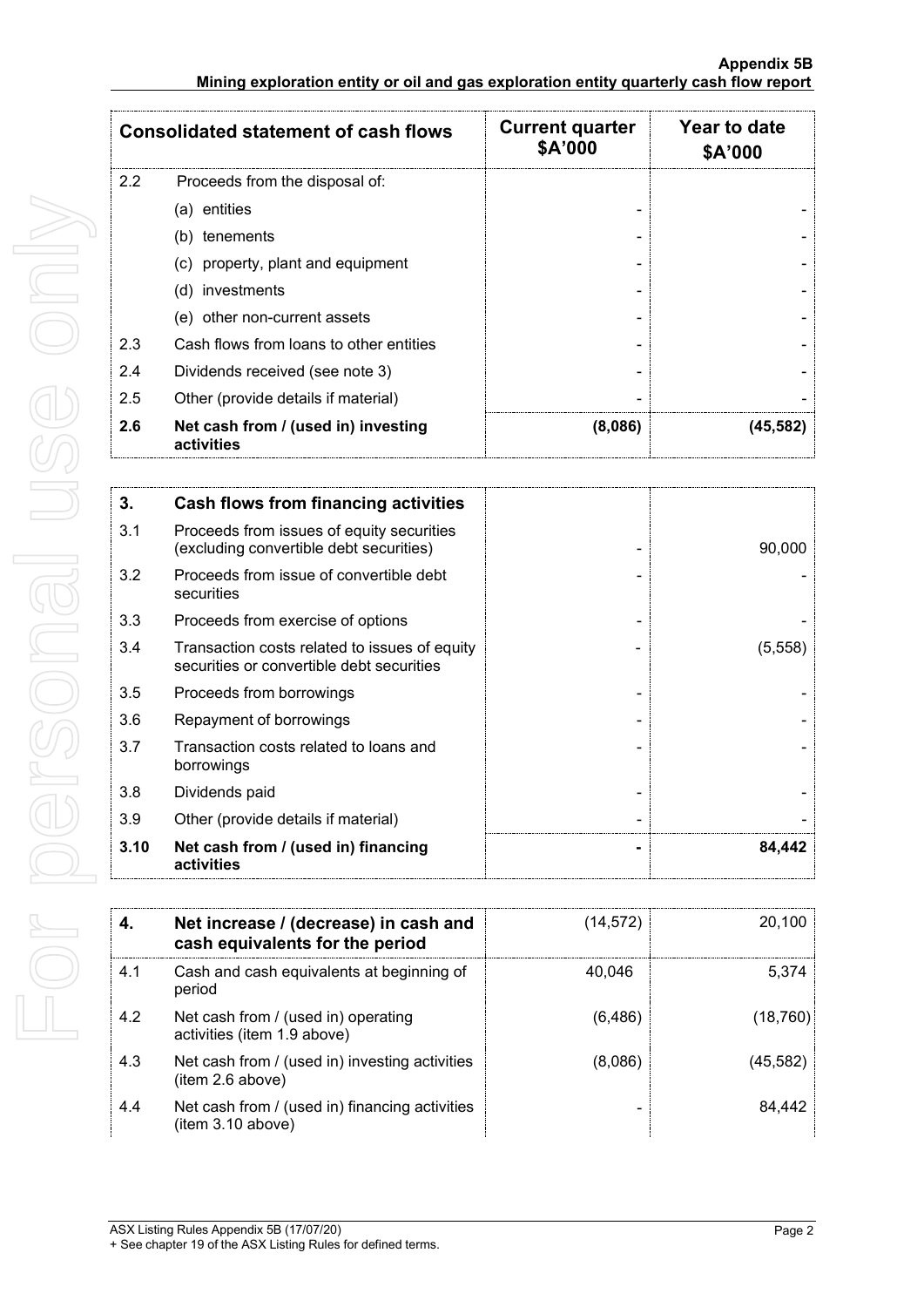#### **Appendix 5B Mining exploration entity or oil and gas exploration entity quarterly cash flow report**

| <b>Consolidated statement of cash flows</b> |                                                      | <b>Current quarter</b><br>\$A'000 | Year to date<br>\$A'000 |
|---------------------------------------------|------------------------------------------------------|-----------------------------------|-------------------------|
| 4.5                                         | Effect of movement in exchange rates on<br>cash held | -                                 |                         |
| 4.6                                         | Cash and cash equivalents at end of<br>period        | 25.474                            | 25.474                  |

| 5.  | Reconciliation of cash and cash<br>equivalents<br>at the end of the quarter (as shown in the<br>consolidated statement of cash flows) to the<br>related items in the accounts | <b>Current quarter</b><br>\$A'000 | <b>Previous quarter</b><br>\$A'000 |
|-----|-------------------------------------------------------------------------------------------------------------------------------------------------------------------------------|-----------------------------------|------------------------------------|
| 5.1 | Bank balances                                                                                                                                                                 | 179                               | 336                                |
| 5.2 | Call deposits                                                                                                                                                                 | 25.295                            | 39.710                             |
| 5.3 | <b>Bank overdrafts</b>                                                                                                                                                        |                                   |                                    |
| 5.4 | Other (provide details)                                                                                                                                                       |                                   |                                    |
| 5.5 | Cash and cash equivalents at end of<br>quarter (should equal item 4.6 above)                                                                                                  | 25,474                            | 40.046                             |

| 6. | Payments to related parties of the entity and their<br>associates                                                                                           | <b>Current quarter</b><br>\$A'000 |
|----|-------------------------------------------------------------------------------------------------------------------------------------------------------------|-----------------------------------|
| 61 | Aggregate amount of payments to related parties and their<br>associates included in item 1                                                                  |                                   |
| 62 | Aggregate amount of payments to related parties and their<br>associates included in item 2                                                                  |                                   |
|    | Note: if any amounts are shown in items 6.1 or 6.2, your quarterly activity report must include a description of, and an<br>explanation for, such payments. |                                   |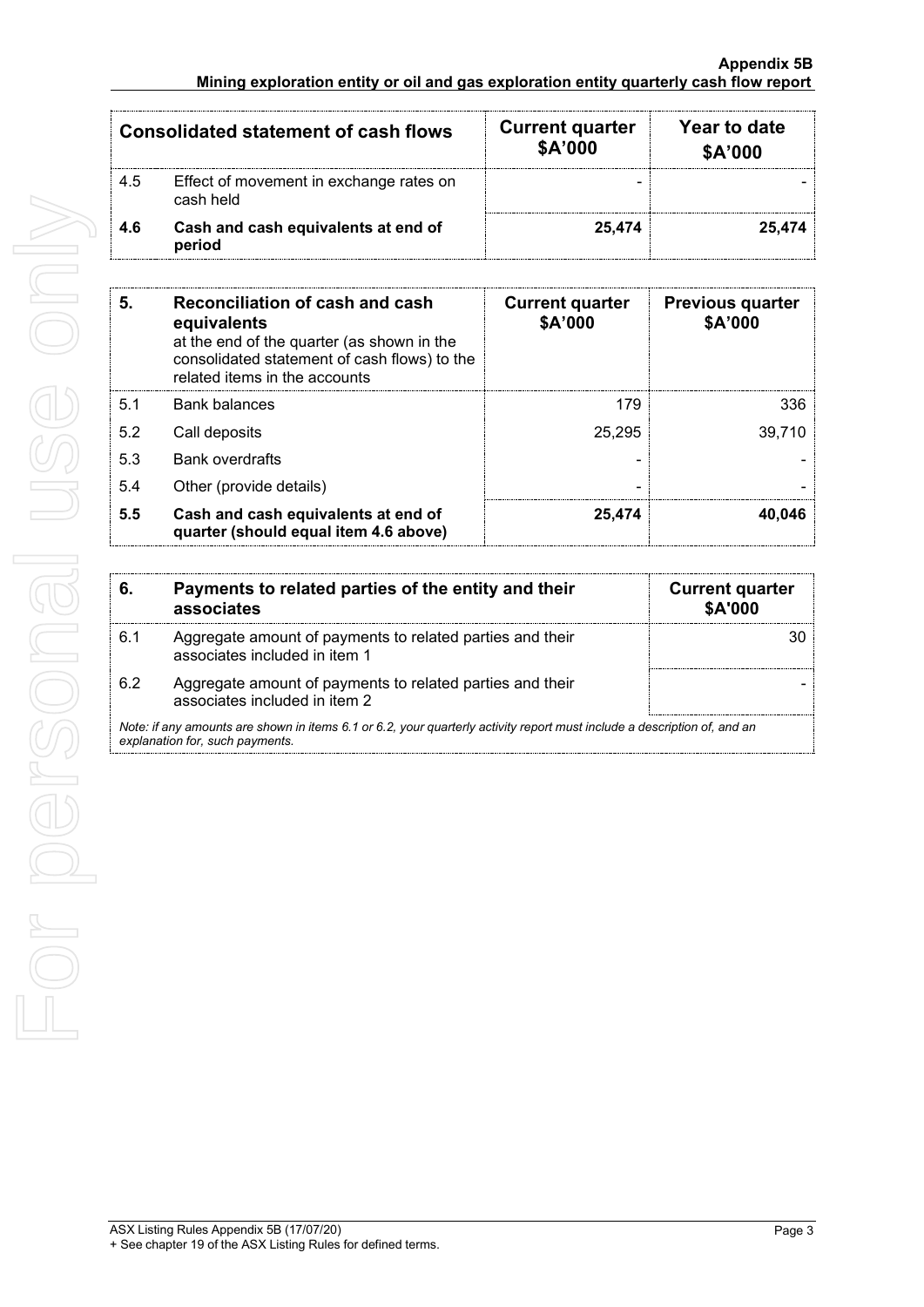#### **Appendix 5B Mining exploration entity or oil and gas exploration entity quarterly cash flow report**

| 7.  | <b>Financing facilities</b><br>Note: the term "facility' includes all forms of financing<br>arrangements available to the entity.<br>Add notes as necessary for an understanding of the<br>sources of finance available to the entity.                                                                                                               | <b>Total facility</b><br>amount at quarter<br>end<br>\$A'000 | Amount drawn at<br>quarter end<br>\$A'000 |
|-----|------------------------------------------------------------------------------------------------------------------------------------------------------------------------------------------------------------------------------------------------------------------------------------------------------------------------------------------------------|--------------------------------------------------------------|-------------------------------------------|
| 7.1 | Loan facilities                                                                                                                                                                                                                                                                                                                                      |                                                              |                                           |
| 7.2 | Credit standby arrangements                                                                                                                                                                                                                                                                                                                          | -                                                            |                                           |
| 7.3 | Other (please specify)                                                                                                                                                                                                                                                                                                                               | $\blacksquare$                                               |                                           |
| 7.4 | <b>Total financing facilities</b>                                                                                                                                                                                                                                                                                                                    |                                                              |                                           |
| 7.5 | Unused financing facilities available at quarter end                                                                                                                                                                                                                                                                                                 |                                                              |                                           |
| 7.6 | Include in the box below a description of each facility above, including the lender, interest<br>rate, maturity date and whether it is secured or unsecured. If any additional financing<br>facilities have been entered into or are proposed to be entered into after quarter end,<br>include a note providing details of those facilities as well. |                                                              |                                           |
|     |                                                                                                                                                                                                                                                                                                                                                      |                                                              |                                           |

| 8.          |                                                                                                                                                         | Estimated cash available for future operating activities                                                                                                                                                                        | \$A'000  |
|-------------|---------------------------------------------------------------------------------------------------------------------------------------------------------|---------------------------------------------------------------------------------------------------------------------------------------------------------------------------------------------------------------------------------|----------|
| 8.1         |                                                                                                                                                         | Net cash from / (used in) operating activities (item 1.9)                                                                                                                                                                       | (6, 486) |
| 8.2         |                                                                                                                                                         | (Payments for exploration & evaluation classified as investing<br>activities) (item $2.1(d)$ )                                                                                                                                  | (2, 355) |
| 8.3         |                                                                                                                                                         | Total relevant outgoings (item 8.1 + item 8.2)                                                                                                                                                                                  | (8, 841) |
| 8.4         |                                                                                                                                                         | Cash and cash equivalents at quarter end (item 4.6)                                                                                                                                                                             | 25,474   |
| 8.5         |                                                                                                                                                         | Unused finance facilities available at quarter end (item 7.5)                                                                                                                                                                   |          |
| 8.6         |                                                                                                                                                         | Total available funding (item $8.4 +$ item $8.5$ )                                                                                                                                                                              | 25,474   |
| 8.7         | item $8.3$ )                                                                                                                                            | Estimated quarters of funding available (item 8.6 divided by                                                                                                                                                                    | 2.9      |
|             |                                                                                                                                                         | Note: if the entity has reported positive relevant outgoings (ie a net cash inflow) in item 8.3, answer item 8.7 as "N/A".<br>Otherwise, a figure for the estimated quarters of funding available must be included in item 8.7. |          |
| 8.8         |                                                                                                                                                         | If item 8.7 is less than 2 quarters, please provide answers to the following questions:                                                                                                                                         |          |
|             | 8.8.1<br>Does the entity expect that it will continue to have the current level of net operating<br>cash flows for the time being and, if not, why not? |                                                                                                                                                                                                                                 |          |
| Answer: n/a |                                                                                                                                                         |                                                                                                                                                                                                                                 |          |
|             | 8.8.2                                                                                                                                                   | Has the entity taken any steps, or does it propose to take any steps, to raise further<br>cash to fund its operations and, if so, what are those steps and how likely does it<br>believe that they will be successful?          |          |
|             | Answer: n/a                                                                                                                                             |                                                                                                                                                                                                                                 |          |